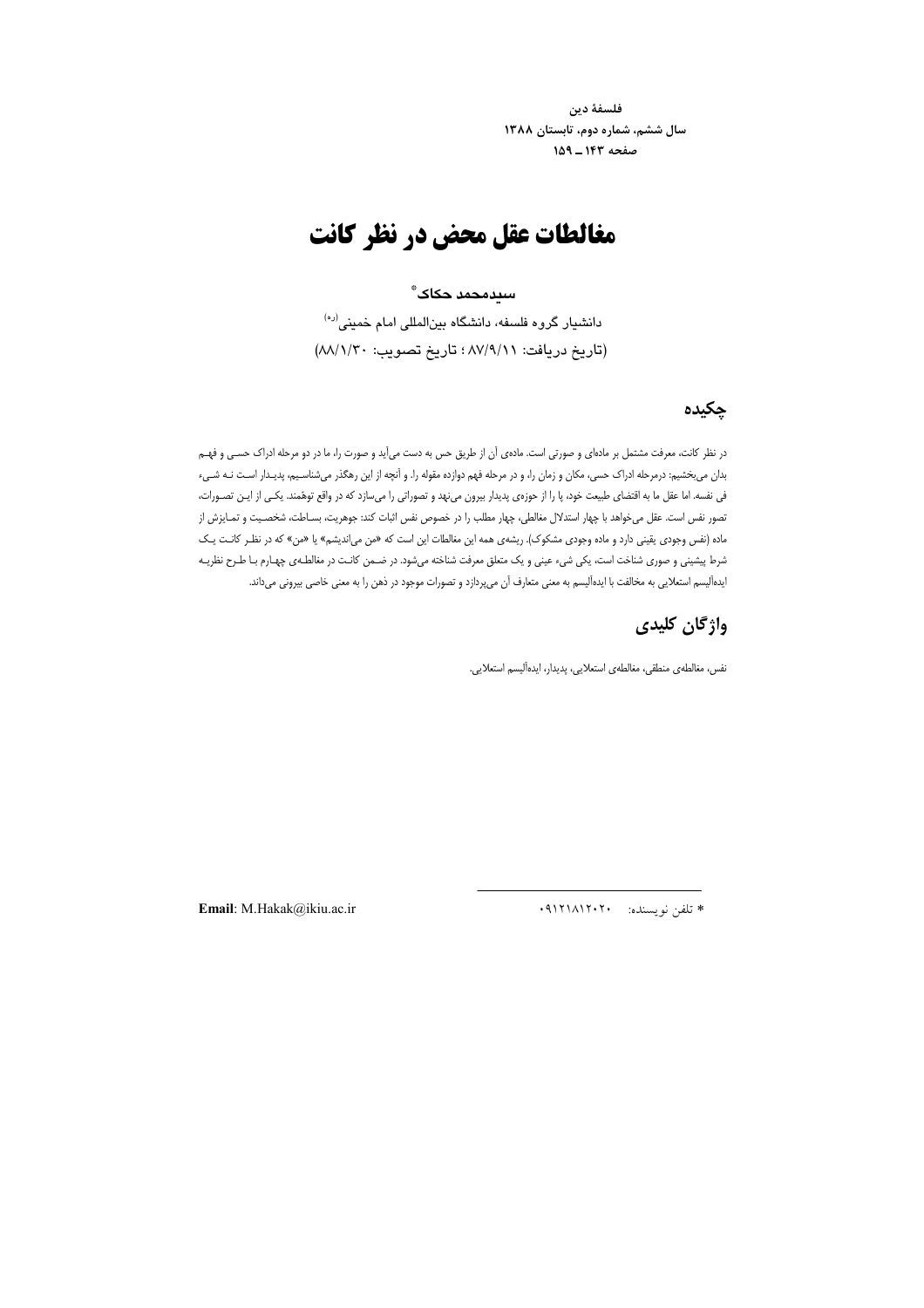مقدمه

كانت در بخش جدل استعلايي از كتاب نقد عقل محـض، ابتـدا از تصـورات عقـل محـض سخن میگوید و نحوهی ظهور سه تصور نفس، جهان و خدا را توضیح میدهـد (هـر تصـور از یکی از قیاس های سه گانه حملی و شرطی و انفصالی به دست می آید). از نظر او این سه تصور حاصل اطلاق سه تا از مقولات فاهمه است به وراى عرصه شـهود حســي. در اينجـا مقصــود از عقل، عقل به معنی محدود کلمه است. در فلسفه کانت، عقل معنی گستردهای هم دارد که شامل فهم و حتى حس نيز مى شود (كورنر، ١٣۶٧، ص١۵۶). مراد از عقـل در عنـوان ايــن مقالــه نيــز همان معنای محدود و خاص آن است. کانت می گوید: سه تصور یـاد شـده بــه ترتیـب، اسـاس روانشناسی عقلانی، جهانشناسی عقلانی و خداشناسی عقلانی است. عقل اَدمی با بحث در دو موضوع اول به ترتیب گرفتار مغالطات و تعارضات میشود و بحث در موضوع سوم نیز چیــزی جز استدلالهای نادرست درباره یک مفهوم ایدهآل نیست، استدلالهایی که از اثبـات وجـود مـا بازاء أن مفهوم، يعني اثبات وجود خدا ناتوانند. و اين همه نتيجه همان اطلاق غيرمجاز مقـولات فهم است به بیرون از عرصه شهود حسی. از نظر کانت معرفت مادهای دارد و صورتی. مـاده آن از طريق حس (دروني و بيروني) وارد ذهن مي شود و صورت آن را ذهن مي دهد: در دو مرحلـه حس و فهم. در مرحلهی حس صورت مکان و زمان و در مرتبه فهـم مقــولات دوازدهگانــه بــه ماده معرفت داده می شود. بیرون از اَنچه گفتیم، معرفتی برای انسان امکان ندارد. جهـانی کـه مــا میشناسیم یا به تعبیر دقیقتر جهانی که با صورتگری حس و فاهمـه خـود مـیسـازیم، همـین جهانی است که مکان مند و زمان مند و مصور به صورتهای دوازده گانــه فاهمــه اسـت و جهـان پدیدارها نام دارد. و همین نظریهی ترکیب معرفت از ماده و صورت است که «سهم مشخص و انقلابی کانت در فلسفه است» (کانت، ۱۹۸۳، ص۳۳۰). به نظر کانت ما به جهـانی ورای جهـان پدیدارها، یعنی به عالم اشیاء فی نفسه راهی نداریم. تنها از طریق عقل عملی یا وجدان اخلاقی می توانیم وجود بعضی از آنها همچون خدا و نفس را اثبات کنیم. ما از سه تصور پـاد شـده کـه حاکی از اشیاء فی نفسه هستند، شهود حسی نداریم، شهود عقلی هـم نـداریم، چـون بـه عقیـده کانت، اصلا چنین قوهای در ما وجود ندارد، آنچنانکه مثلا دکارت و اسپینوزا معتقدند. بنـابراین، اين سه تصور در واقع سه توهّمند.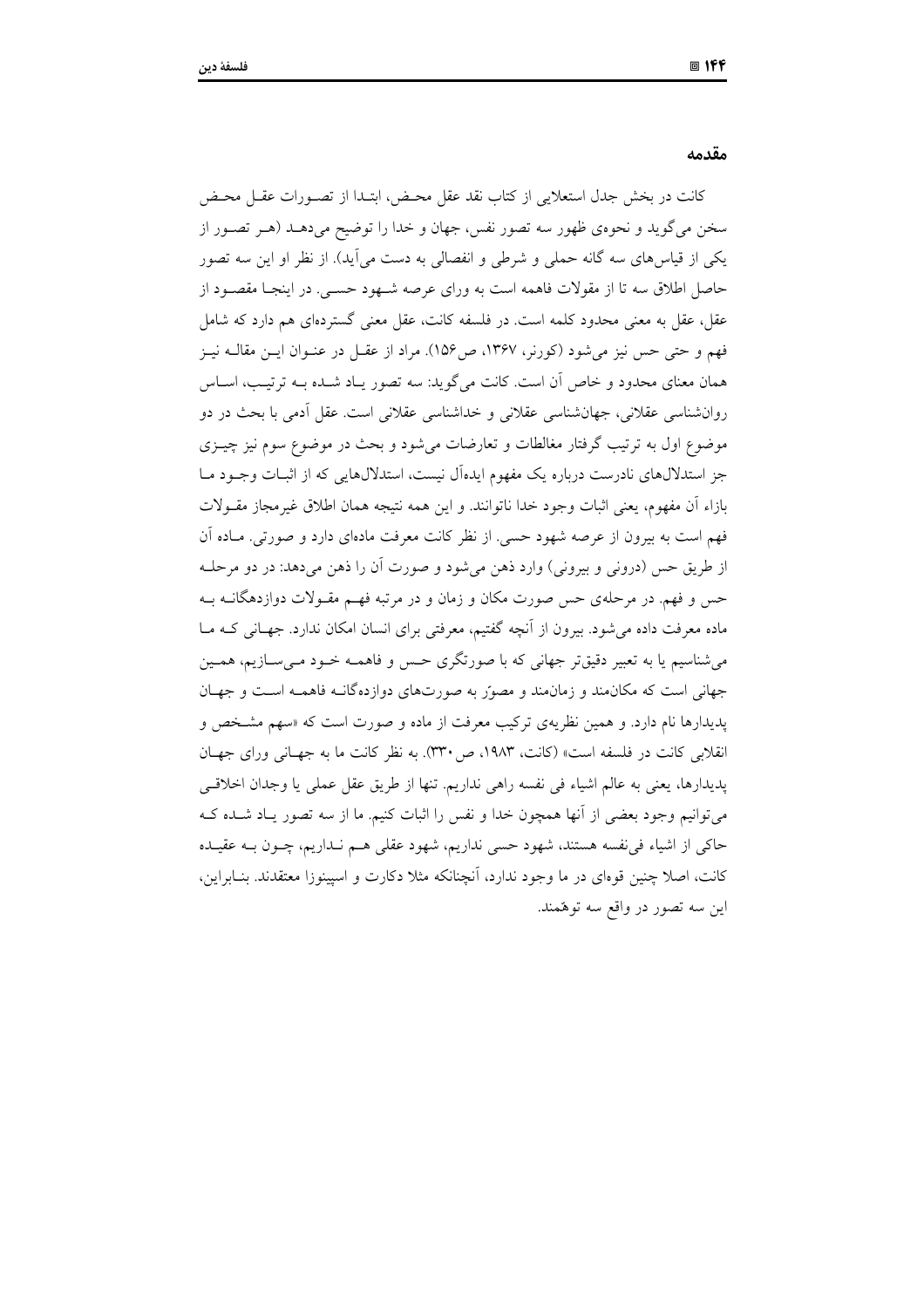باری، عقل در اثر ورود به علمالنفس عقلانی به چهار مغالطه گرفتار می شود. عقل می خواهد با چهار استدلال قیاسی، چهار مطلب را در خصوص نفس اثبـات کنـد: جوهریـت، بسـاطت، شخصیت و تمایز نفس از مـاده (از ایــن جهــت کــه وجــود نفــس یقینــی اســت و وجــود مــاده مشکوک). ولی هر چهار استدلال مغالطی است.

مقصود کانت در بخش مغالطات عقل محض، در واقع انتقاد از روان شناسی استدلالی است، یعنی اّن بخش از نوشتههای دکارت و لایبنیتس کـه در اّن، ایــن دو فیلســوف مــدعی توضــیح جوهر روحی و نفسانی هستند. «وی مانند هابس معتقد است که ما از صرف داشتن فک رنمبی-توانيم واقعيت جوهر روحي را استنتاج بكنيم، زيرا كه اين خود تجاوز از حـدود تجربــه اسـت. این امر، اطلاق مقولهای از فاهمه، یعنبی مقول)ی جـوهر، بـه امـری اسـت کـه مـاورای جهـان یدیدارهاست، چه این امری است که خود اساس جهان یدیدارهاست. این امر در حقیقت «مـن» استعلایی و اصل روح فعالی است که سرچشمه هرگونه فعالیت حکمی ما است و بـه تبـع آن، سرچشمه قوانین طبیعت نیز هست. چه این قـوانین طبیعـت را مـا، در ضـمن سـازمان دادن بـه يديدارها، بنيان مي نهيم.

در ما علاوه بر «من» استعلايي، «من» تجربي نيز وجـود دارد و ايـن مـن تجربـي مـا همـان تعاقب افکار گوناگون ما است، اما آیا جوهر روحی نیز وجود دارد؟ این نکتهای است که وسیلهٔ اثبات آن در دست ما نیست، زیرا قادر نیستیم که از مشاهده «من» استعلایی، بگذریم و به شبیء في نفسه برسيم. بدين ترتيب، فلسفه استدلالي [در بخــش روانشناســي نظـري] كــلاً بــر نــوعي سفسطه مبتني است (وال، ١٣٧٠، ص٧٥٢).

مقصود این است که در نظر کانت -چنانکه در صفحات بعد خواهد آمد- «من» یا «من مبی-اندیشم» شرط پیشینی همهی معرفت ماست. در هـر معرفتـی یـک «مـن مـی|ندیشـم» از پـیش مفروض است. و از آنجا که معرفت چیزی جز صورتگری ما بر روی مادهی بـه شـهود درآمـده نیست، آنچه به عنوان قوانین طبیعت میشناسـیم، در واقـع از خـود ماسـت. و «مـن» اسـتعلایی اساس همه این قوانین است. البته، این «من» صرفا یک صورت شناخت است و ما هیچ شهودی از اّن نداریم. بنابراین، جوهر دانستن اّن (به استناد اینکـه همیشـه موضـوع واقـع مـی«شـود، نــه محمول) اطلاق یکی از مقولات فاهمه است به ورای عرصه شهود. مقصود از «مـن» تجربـی اَن «من» است كه ما از آن شهود داريم، ولي البتـه آن «مـن» همـان مجموعـهي پـيدرپـي افكـار و ادراکات ماست، نه جوهری ورای این مجموعه که این مجموعه بدان مستند باشد.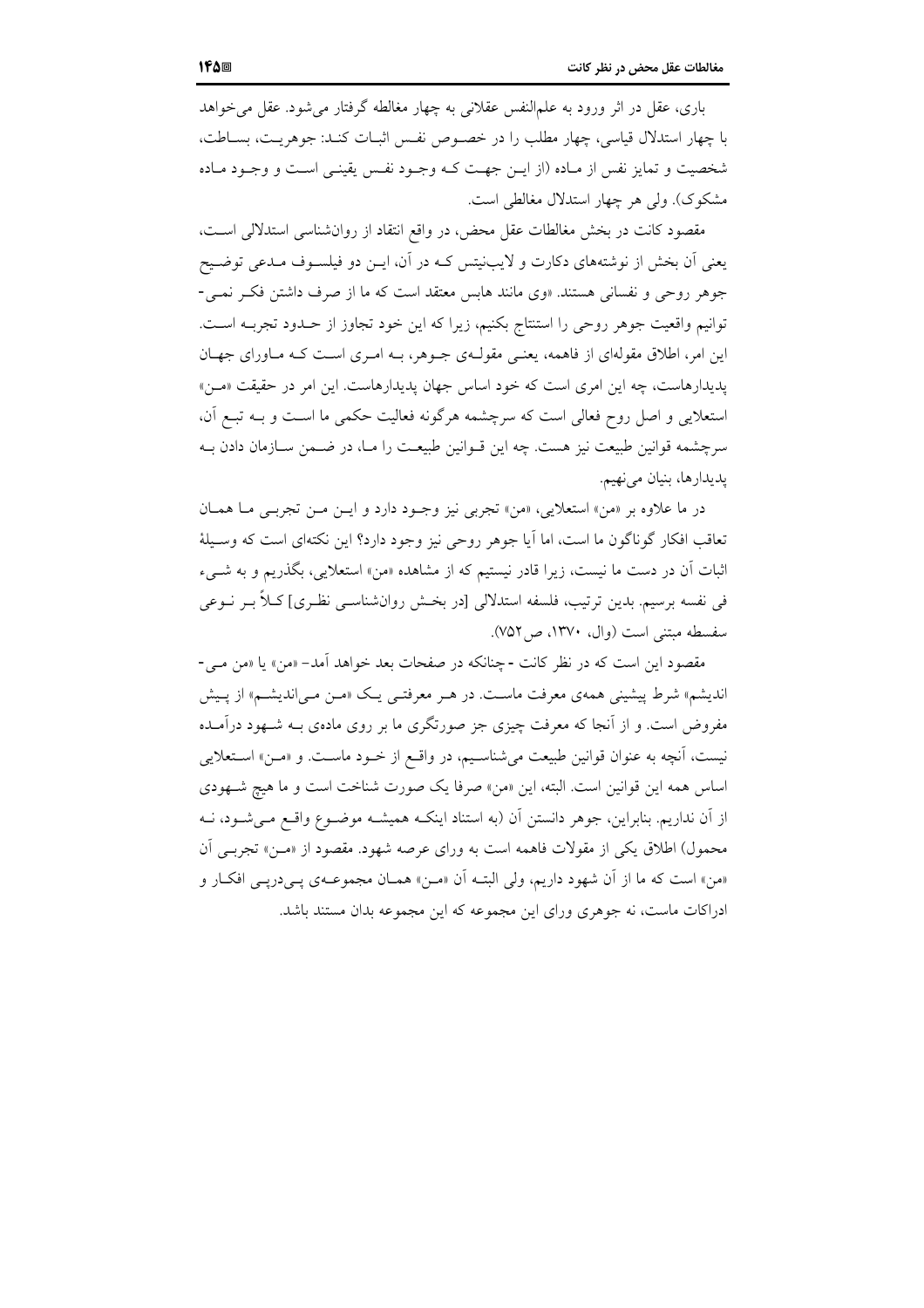كانت در ابتدا مي گويد: مغالطه يا منطقى است يا استعلايي. مغالطه منطقـي عبــارت اســت از «قیاسی که در آن یک خطای صوری منطقی وجود داشته باشد»(هارتناک، ۱۹۶۸، ص۱۰۳). ولسی مغالطه استعلایی یک ریشهی استعلایی در عقل اَدمی دارد. مقصود کانت از استعلایی هر چیــزی است که مربوط به ساختمان عقل و ذهن آدمی است. مثلا خود مقـولات فهـم صـور اسـتعلایی معرفتند، یعنی اّنچه که ما به ماده معرفت که از بیرون میآید، اعطا میکنیم. به بیان دیگـر، امـور استعلایی عبارتند از: سهم ما در معرفت و حاصل فعالیت ما در امر معرفتند، نه محصـول انفعـال ما.

به هر حال، برای مغالطه منطقی مثالهای زیادی می توان ذکر کرد. به طور کلبی، هـر قیاســی که در آن شرایط انتاج مربوط رعایت نشده باشد، یک قیاس مغالطی است، همین طور قیاسی که حد وسط در دو مقدمه أن به یک معنی نباشد. دو قیاس زیر قیاسهای مغالطی منطقی|ند.

هیچ اسبی انسان نیست هر انسانی فانی است هيچ اسبي فاني نيست این قیاس شکل اول است (حد وسط محمـول در صـغری و موضـوع در کبـری اسـت) و شرایط انتاج شکل اول کلیت کبری و ایجاب صغری است، حال انکه در این مثال صغری ســالبه

بعضی درها بازند هر بازی پرنده است بعضى درها يرندهاند در این قیاس حد وسط در دو مقدمه به یک معنی نیست. باز در صغری مقابل بسته اســت و در کبری نوعی پرنده.

باید دانست که مغالطه منطقی منحصر به قیاسی نیست کـه در صـورت آن غلطـی روی داده باشد، بلکه غلط و در نتیجه مغالطه در ماده قیاس هم ممکن است، باشد. همانگونـه کـه امـوری خارج از خود قياس نيز ممكن است، سبب مغالطه شود(حلي، ١٣۶٣، ص٢۶٨).

به هر حال، مغالطات عقل در روانشناسی نظری همه، مغالطات استعلایی است، هـر چنـد مغالطات منطقی هم هست، به بیانی که خواهد آمد.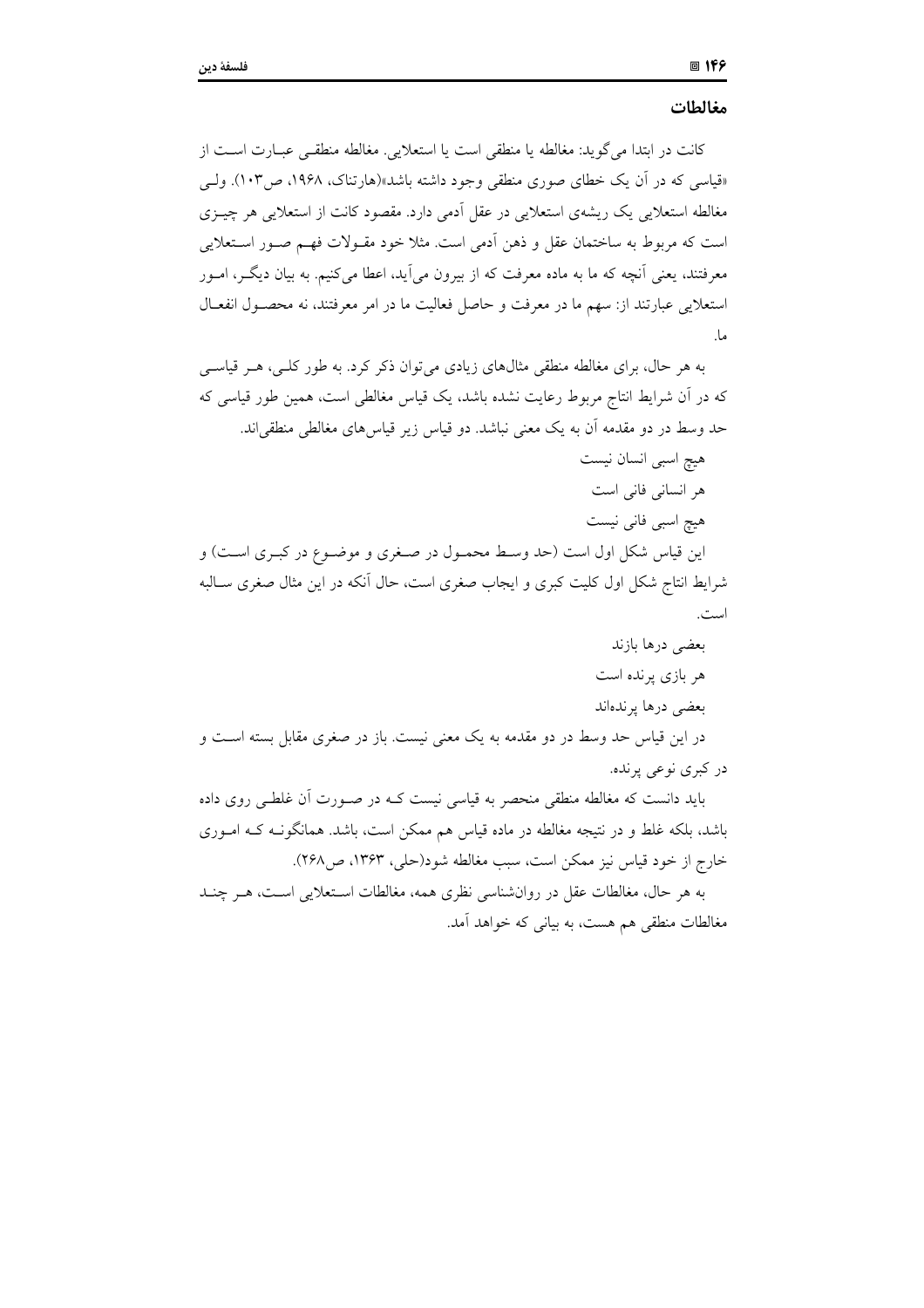در اينجا كانت به مفهوم يا – به قول خودش ترجيحا – به قضيه «من مي انديشم» اشاره مبي-کند که به نظر او پایه همهی مغالطات چهارگانهی عقل در خصوص نفس است. او مبی گویــد: مفهوم یا قضیهٔ «من می|ندیشم» در شمار بقیه مفاهیم اسـتعلایی اسـت، هرچنـد لازم نیسـت کـه عنواني مخصوص داشته باشد، مثل مفهوم جوهر، علت، وحدت و … زيرا اثر آن، وحدتبخشي به همه تصورات و مفاهیم به طور کلی و از جمله خــود مفــاهیم اســتعلایی اســت. ایــن مفهــوم هرچند از تجربه حاصل نیامده، ولی مشتمل بر موضوعی و محمولی است، یعنی در عالم تصـور چیزی را به چیزی نسبت میدهد. موضوع اَن «من» است، بــه منزلــهی متعلــق حــس درونــی در برابر متعلق حس بیرونی که جسم نام دارد، و محمول آن اندیشه است. ایـن «مـن مـی|ندیشـم» اساس روان شناسی عقلانی است. «من می اندیشم» یگانه زمینه روان شناسی عقلانی است و کل نظام آن باید از این اصل به دست آید (کانت، ۱۹۷۳، ص۳۲۹).

«مطلب اصلی علمالنفس عقلی که همه محتویات این علم از آن مشتق می شود، به قـرار زیـر است:

نفس جوهر است؛ از لحاظ موجود بودن آن در زمانهای مختلف وحدت عددی دارد، یعنی وحدت است (نه كثرت). از لحاظ كيفيت بسيط اسـت. در نسـبت اسـت بــا متعلقــات ممكــن معرفت در مکان.

همه ی مفاهیم روانشناسی محض از این عناصر ناشی می شود، بدون قبول هیچ اصلی دیگر. این جوهر صرفا به عنوان متعلق حس درونی مفهوم غیرمادی بـودن را بـه دسـت مـیدهـد؛ بـه منزلهی جوهر بسیط، فسادناپذیری را؛ وحدت آن به مثابه جوهر عقلی مفهوم شخصیت را؛ ایــن هر سه (غیرمادی بودن، فسادنایذیری، شخصیت) روحانیـت را؛ و نسـبت آن بـا اشـیای مکـانی مفهوم داد و ستد با اجسام را. همین طور علمالنفس محض جوهر متفکر را به منزلهٔ اصل حیـات (به عنوان روح یا نفس که بنیاد حیات است) در ماده بر ما عرضه میدارد. این مفهوم حیـات بـه نوبه خود چون به وسیلهی روحانیت متعـین شـود، مبـین مفهـوم خلـود اسـت(کانـت، ۱۹۷۳، ص (۳۳۱).

مراد کانت این است که روان شناسی عقلانی چون «من» را - به منزله یـک جـوهر – متعلـق حس درونی میداند، بالطبع آن را غیرمادی میداند (زیرا اموری که مشـهود حـس درونــی واقــع می شوند، غیرمادیاند). و از آنجا که آن را بسیط می پندارد، قطعـا آن را فسـادناپذیر، مـی شـمارد (زیرا مرکب نیست تا به اجزایش منحل گردد). و چون برایش وحدت عددی قایل است، آن را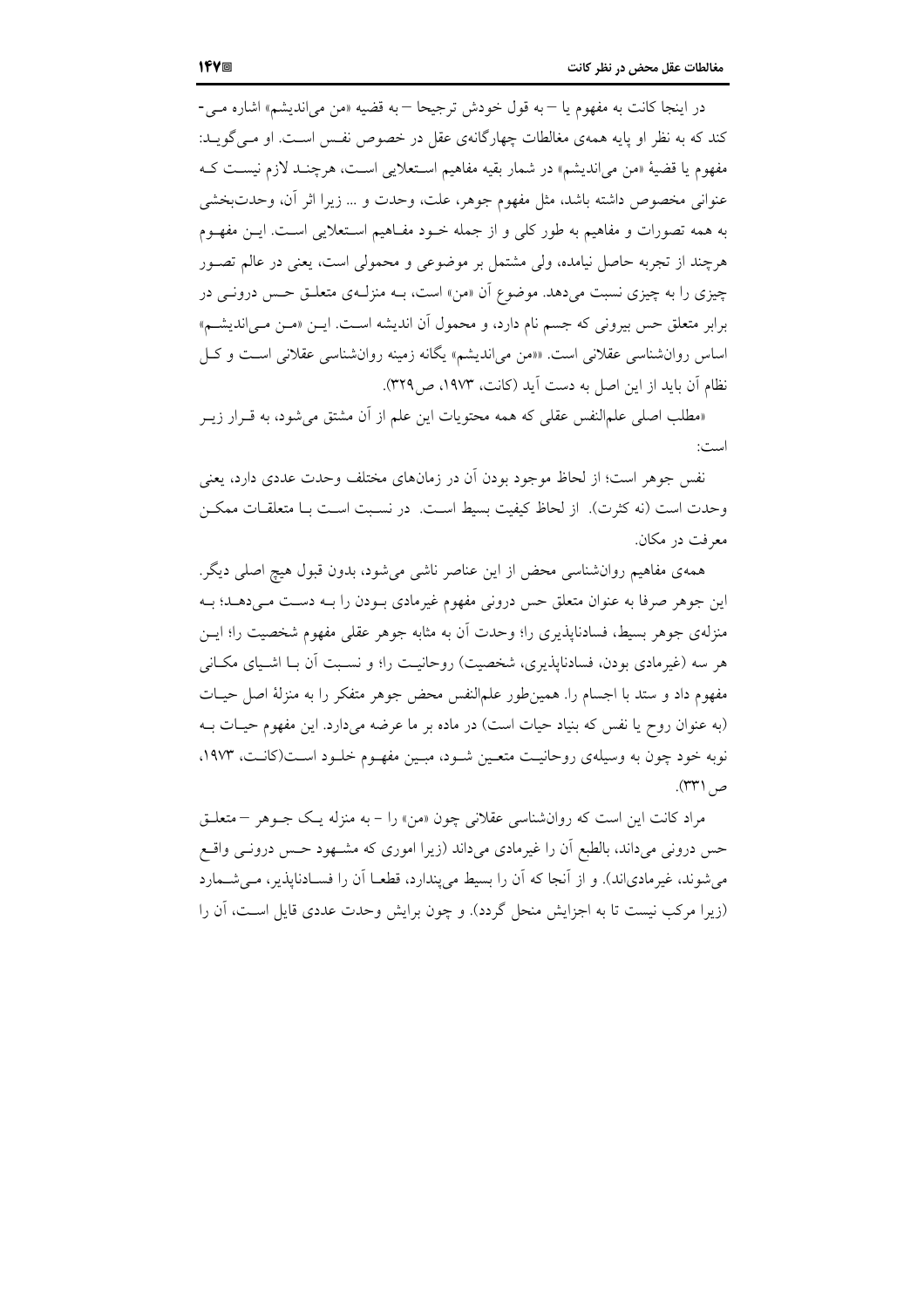شخص گمان میکند. و از این هر سه، روح بودن آن را نتیجه میگیرد. جوهر روحانی جـوهری است غیر مادی، باقی، واحد.

«در خصوص این مفاهیم، ما چهار مغالطه در روان شناسی استعلایی – که به غلط آن را یک علم عقل محض خواندهاند – داریم. ما اساسی برای این دانش جـز مفهـوم بسـیط و فـی نفسـه کاملا تھی «من» نمی توانیم نھاد؛ و حتی نمی توانیم به اَن یک مفھـوم بگـوییم، بلکـه فقـط یـک خوداًگاهی محض است که ملازم با همه مفاهیم است. با این «من» یـا «او» یــا «آن» (شــیء) کــه می|ندیشد، هیچ چیز متصور نمیشود، مگر یک ذهن استعلایی تفکرات=x. ایــن ذهــن تنهــا بــا اندیشهها که محمول آنند شناخته می شود، و جدای از این اندیشهها، ما هیچ مفهومی دربارهی آن نمیتوانیم داشته باشیم. تنها میتوانیم در یک دور دایمی قرار بگیریم، چــون هــر حکمــی در خصوص «من» از قبل خود این مفهوم را مورد استفاده قرار میدهــد. و علــت جــدا نشــدن ایــن گرفتاری از این مفهوم، این است که خودآگاهی فی حد ذاته یک تصور نیست که دلالت بر یک متعلق خاص بکند. بلکه عموماً صورت تصور است، یعنی صورت تصور از آن حیث که معرفت است؛ زیرا فقط با شناختن است که من می توانم بگـویم چیـزی را مـی|ندیشـم»(کانـت، ۱۹۷۳، ص (۳۳۱).

منظور کانت – چنانکه بعدا به تفصیل خواهد آمد – این است که هـر چهـار اسـتدلالی کـه روانشناسی نظری برای اثبات چهار مدعای خود می|َورد، مغالطی اسـت. همـه اَنهـا مبتنــی بـر مفهوم استعلایی «من» است که از نظر کانت یک مفهوم تهی است، یعنی صرفا صورت معرفت است یا به تعبیر دیگر، به معرفت وحدت و قوام می بخشد و خـود متعلـق هـیچ شـهودی واقـع نمی شود، بنابراین یک جوهر نیست و بالطبع امور متفرع بر جوهریت را هم فاقد است.

حاصل اینکه مبنای هر چهار استدلال مغالطی قضیه «من می اندیشم» است. در روان شناسبی نظري مي خواهند با تكيه بر اين اصل جوهريت، بساطت، شخصيت و تمـايز نفـس را از مـاده و یقینی بودن وجود اَن و شک در وجود اشیاء مادی را نتیجه بگیرند. در نهایت، بــه بررســی ایــن چهار مغالطه از نظر کانت میپردازیم.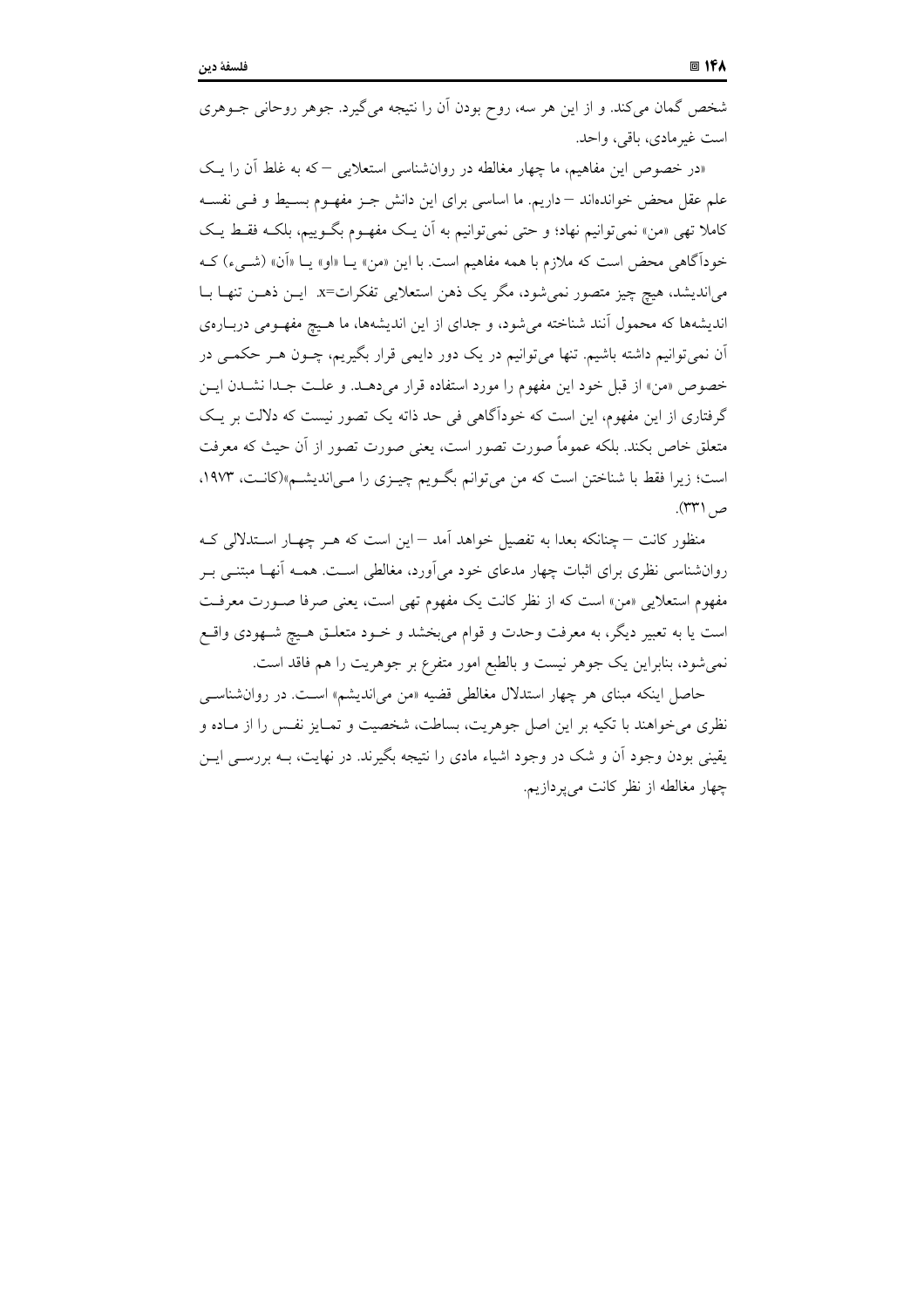#### مغالطه اول:

مغالطه این قیاس در این است که حد وسط در دو مقدمه اَن به یک معنی نیسـت. در کبـری مقصود از چیزی که جز به عنوان موضوع تصور نمیشود، شیء خارجی است که متعلـق شـهود حسی واقع میشود و صورت یا مقوله جوهر توسط فهم بدان اطلاق مـیگـردد. امـا در صـغری آنچه جز به عنوان موضوع تصور نمی شود، چنین چیزی نیست. یعنی جوهر عینـی خـارجی کـه متعلق شهود حس<sub>می</sub> باشد نیست، بلکه همان نفس<sub>می</sub> است که موضوع قضیه «من می|ندیشم» است. و این قضیه همان وحدت استعلایی ادراک نفسانی است که ملازم با هر تصور و ادراکی است و وحدتبخش به کثرتهای ادراکی است، اما خود با هیچ یک از تصـورات پیونـد نمـیخـورد و مقوله وحدت بدان اطلاق نمیشود. به عبارت دیگر، فهم روی آن عمــل نمــیکنــد، بلکــه خــود ملازم با همه تصورات و مقولات و احکام است. حاصل اینکه «من مـی|ندیشـم» مـلازم بـا هــر ادراکی است و این «من» که موضوع این قضیه است، چیزی نیست که بتوان مقوله جوهر فهم را به أن اطلاق كرد. اين «من» متعلق شهود حسى نيست تــا تحـت يكــى از مقــولات فهــم درآيــد، شهود عقلي هم كه اصلا نداريم تا بگوييم از طريق اين شهود حاصل شـده اسـت. معرفـت آن است که ماده آن از راه شهود حسی حاصل شده و صورتش را فاهمه بدان بخشیده باشـد. و مـا به نفس اندیشنده چنین معرفتی نداریم. از نظر کانت مقولات فاهمه از جملـه مقولـه جــوهر بــه خودی خود هیچ معنای عینی ندارند، بلکه صـور شـهودها هسـتند؛ بـدون شـهود ظـرف بـدون مظروفند. بلکه اصلا تحصّل ظرفیت آنها به این است کـه مظـروف در آنهـا ریختـه شــود. پــس هرچند نفس در ظاهر معروض اندیشه است، طوری که میگوییم: «من میاندیشم»، اما این «مـن می اندیشم» وحدتبخش به کثرتهای ادراکی است و شرط حصول معرفت و حصـول تجربـه عینی است. از همین جاست که کانت آن را وحدت استعلایی ادراک نفسـانی یـا ادراک نفسـانی محض یا ادراک نفسانی اصلی میخواند تا آن را از ادراک نفسانی بـه معنـی علــم حضـوری بـه نفس جدا كند. استعلايي بودن اين مغالطه به اين است كه عقل طبيعتــا هــر موضــوعي را در هــر قضیهای از جمله موضوع «من» را در قضیهٔ «من می|ندیشم» که خود یک امر استعلایی است، نام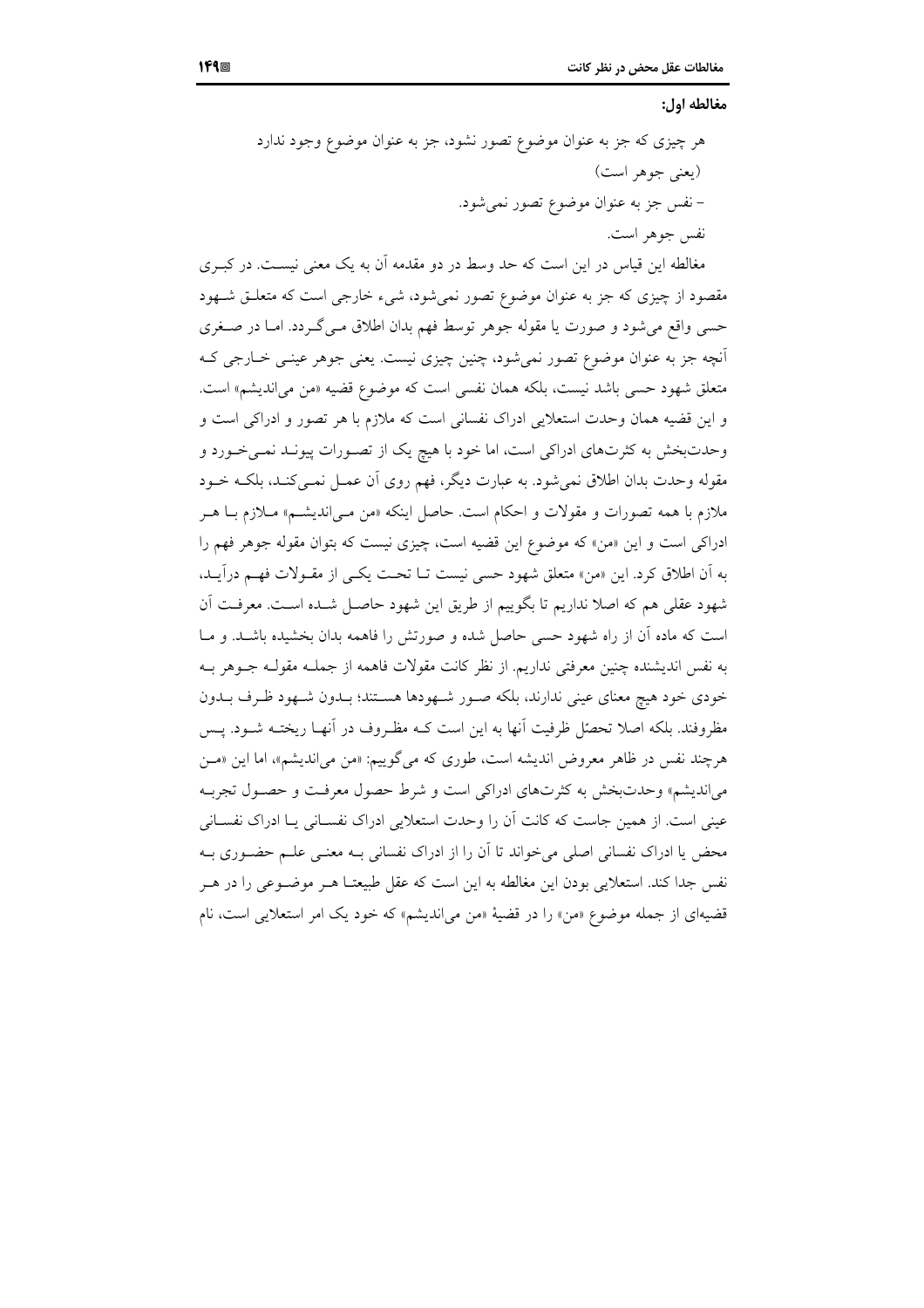یک شیء عینی می پندارد، یعنی شیئی که محمول مبین خصوصیتی از آن است و چیزی است که بر أن حمل يا عارض مي شود. البته اين مغالطه در عين اينكه استعلايي است، منطقى هم هسـت. چون حد وسط در دو مقدمه آن معنی واحد ندارد.

مغالطه دوم:

فعل یک جوهر مرکب مجموعهای است از افعال اجزاء آن. فعل نفس اندیشنده را نمی تـوان فعل یک جوهر مرکب دانست. زیرا در آن صورت هر جزء نفس بخشی از یک مطلب (مثلاً یک بیت شعر) را میفهمد و فهمی از کل شعر (به عنوان معنی واحد) برای نفس حاصل نمی شـود و وحدتی بین مدرکات به وجود نمی آید. از نظر کانت نقطه اصلی این استدلال آن است که: بـرای ترکیب تصورات متعددی که از اجزاء یک امر مدرک حاصل می شود، وجـود یـک نفـس واحـد اندیشنده ضروری است. این مغالطه نیز براساس همان قضیه «من می|ندیشم» بنا شده است. ولی از نظر كانت «من مي انديشم» شرط استعلايي ادراك است؛ صـورت ادراك اسـت؛ و دليـل بـر وجود یک من اندیشنده بسیط نیست. در واقع در این مغالطه نیز حد وسط در دو مقدمه به یک معنی نیست. حد وسط در کبری یک شیء عینی خارجی است (کـه فعـل او را نتـوان حاصـل توافق چند فاعل دانست)، ولي در صغري صرفا مبين صورت ادارك است، يعني يك «مـن» كـه با همه تصورات و ادراكات هست و معنى واحد بسيط دارد. «من مى انديشم» اگرچـه صـورتا از یک موضوع و محمول ترکیب شده، در واقع دلالت بر یک موضـوع عینـی «مـن» کــه اندیشــه عارض بر آن باشد، ندارد. در اینجا نیز عقل بنا بر طبیعت خود که هر موضوعی را نام یک شیء عینی می پندارد، «من» را عنوانی برای شیء خارجی متعلق شهود می گیرد و از راه وحدت معنـّـی أن و اينكه بدون يك فاعل انديشنده واحد فهم هيچ مطلبي محقق نمي شود، بسـاطتش را اثبــات مي كند. در واقع، جواب اين مغالطه ضمن جواب مغالطه اول آمده است. وقتي در ياسخ مغالطـه اول معلوم شد که «من» یک جوهر عینی نیست، بلکه بهره اّن از جوهریت فقط صورت محـض یا مقوله صرف است، بدون ماده، طبعا بساطت آن هم منتفی است. اصلا جوهری وجود ندارد تا بسبط باشد.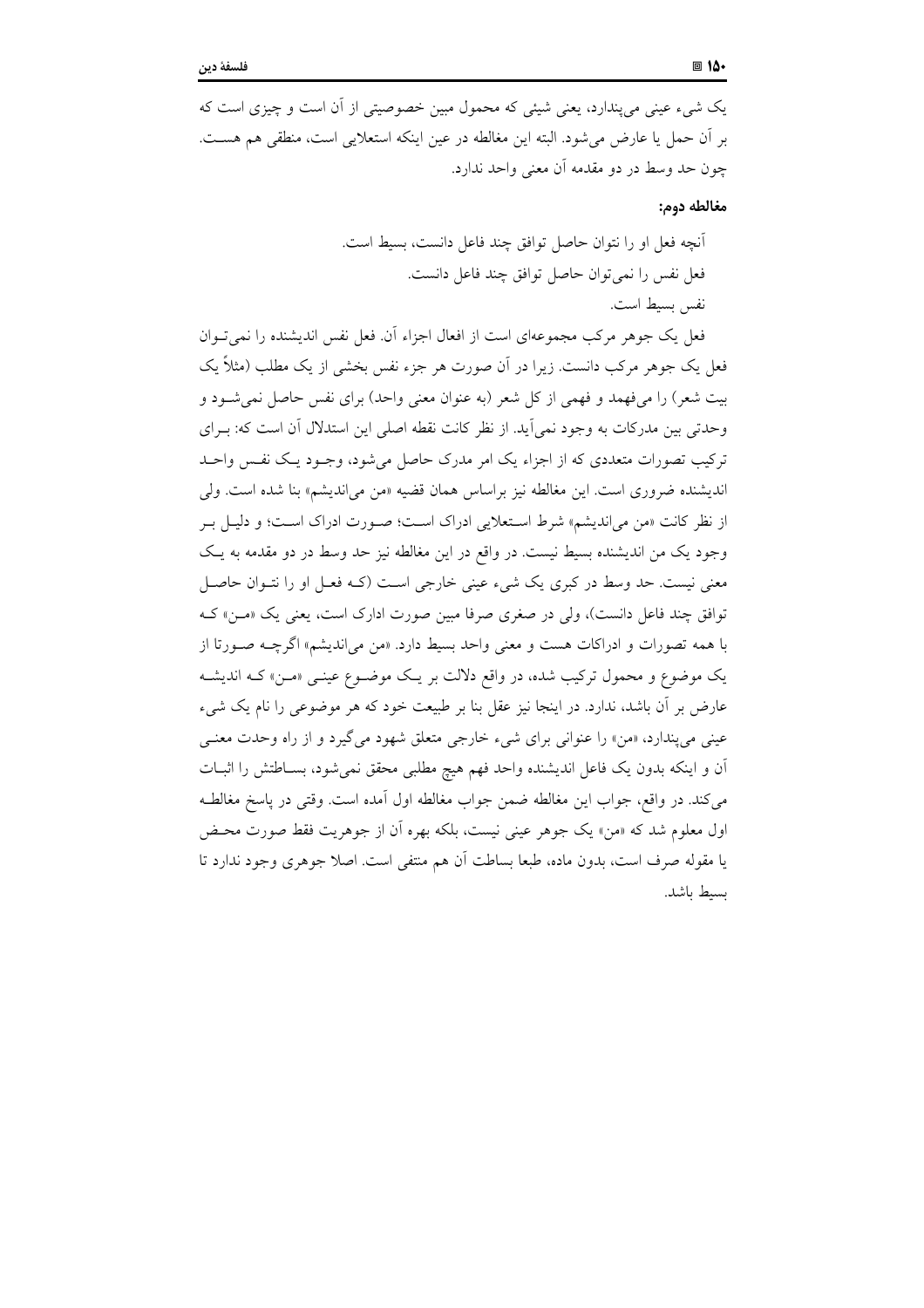به علاوه، از نظر كانت اين امر كه، يك انديشه فقط مبي توانيد معليول وحيدت مطليق يك موجود اندیشنده باشد، یک قضیه تحلیلی نیست. زیرا می توان وحدت یک اندیشـه را وحـدت جمعی اجزاء یک جوهر اندیشنده مرکب هم دانست، همچنانکه حرکت یک جسـم بــه منزلــهی يک حرکت واحد حاصل حرکت اجزاء آن است. خلاصه اينکه در مفهوم انديشه واحـد مفهـوم اندیشنده واحد مندرج نیست و از اندیشه واحد به طور تحلیلی اندیشنده واحـد لازم نمـی]یـد. بنابراین مسأله محتاج دلیل است. این قضیه تألیفی پیشینی هم نیست. زیرا «هیچ کس کـه اســاس امکان قضایای تألیفی پیشینی را چنانکه ما پیش از این باز نمودیم دریافته باشــد»(کانــت، ۱۹۷۳. ص٣٣۶)، نمي تواند تركيبي پيشيني بودن اين قضيه را قبول كند. اين قضـيه تـأليفي پسـيني هــم نیست. زیرا از تجربه هیچ ضرورتی به دست نمیآید، بگـذریم از اینکـه مفهـوم وحـدت مطلـق بسی فراتر از حیطه تجربه است. «پس چنین قضیهای را کـه کـل قیـاس عقلـی روانشـناختی برپایهی آن استوار است، از کجا می آوریم؟»(کانت، ۱۹۷۳، ص۳۳۶). پاسخ کانت چنین است:

«روشن است كه انسان براي تصور كردن يك موجـود انديشـنده بايـد خـود را جـاي آن بگذارد، یعنی متعلق تصور خود انسان است، نه شیئی دیگر. و نیز روشن است که، ما تنها بـدین دلیل طالب وحدت مطلق فاعل شناسا هستیم که بدون این جهت نمی تـوانیم گفـت: «مـن مـی-اندیشم» (کثرتی در یک تصور واحد). زیرا هر چند کل تفکر را می توان بین چنـد فاعـل شناسـا تقسیم کرد، اما من ذهنی را نمی توان تقسیم و توزیع کرد، و همین «من» است که ما در هـر نــوع تفکری آن را از پیش مفروض میگیریم. بنابراین هم در این مغالطه و هم در مغالطه قبلی، قضـیه صوری «من می|ندیشم» تنها بنیادی است که روانشناسی عقلی جـرأت مـیکنـد، شـناختهـای خود را براساس آن بسط دهد. اما این قضیه به خودی خود یـک تجربـه نیسـت، بلکـه صـورت ادراک نفسانی است که به هر تجربهای می پیوندد و خود مقدم بر تجربه است. و بنابراین همیشـه باید آن را در نسبت با یک شناخت ممکن به منزله شرط ذهنی آن شناخت در نظر آورد. ولی مــا حق نداریم آن را به شرط امکان شناخت اشیاء، یعنی به یک مفهوم موجود متفکر در کل تبـدیل كنيم [يعني بگوييم تا يک فاعل شناسا به عنوان يک جوهر وجود نداشته باشد، شـناختى تحقـق نمی یابد]. زیرا ما نمی توانیم در قالب یک قضیه چنین موجودی را تصور کنیم، مگر اینکـه خـود را با ضابطه آگاهی خود در جای هر موجـود متفکـر دیگـری قـرار دهـیم. [پـس وجـود «مـن» همانطور که گفتیم از قضیه «من می|ندیشم» به دست نمی]ید.] هم چنین بساطت من (بـه منزلـه یک نفس یا روح) را نمی توان واقعا از قضیه «من می|ندیشم» نتیجه گرفت. «من مـی|ندیشـم» از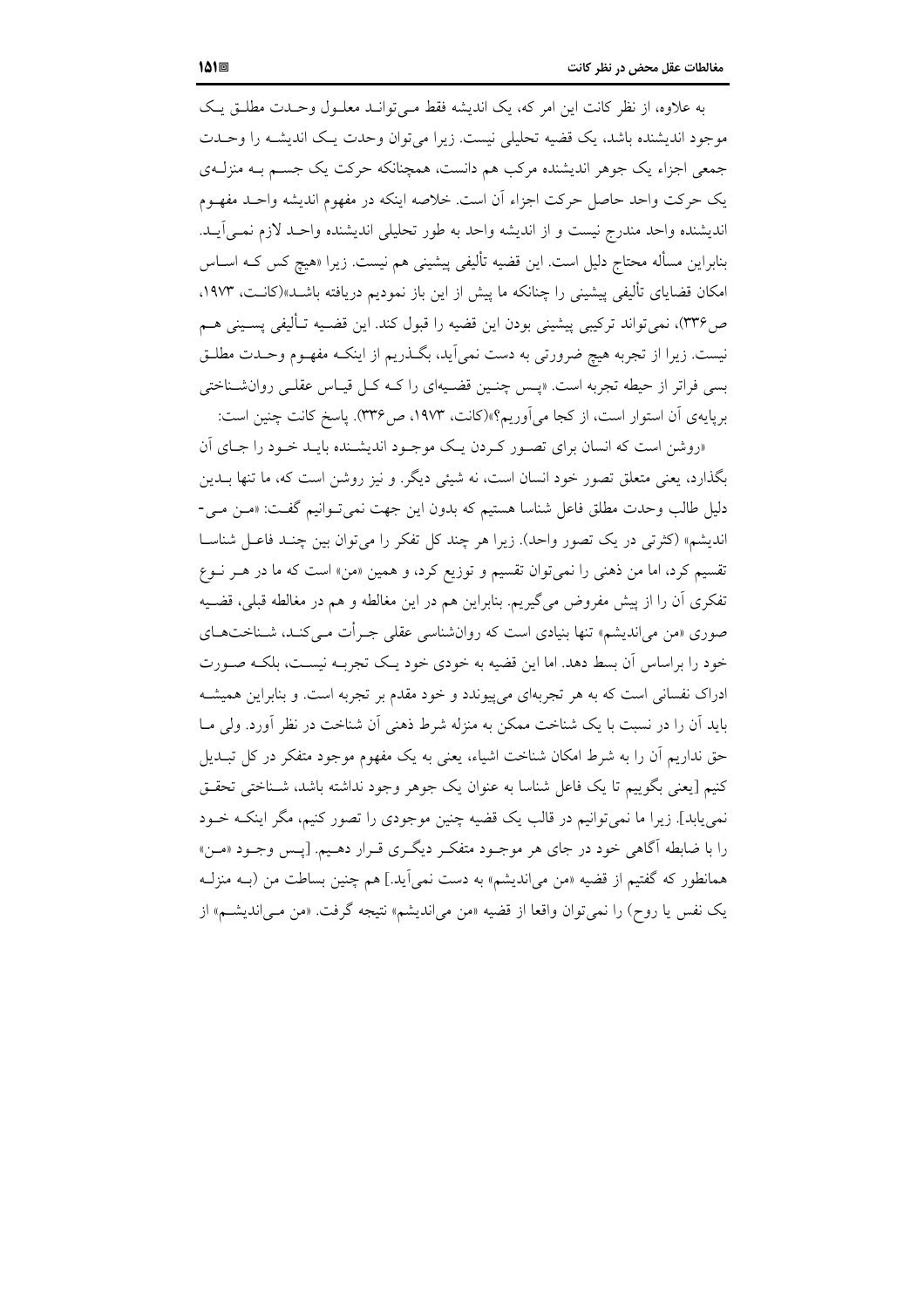قبل در هر اندیشهای مندرج است. قضیه «من بسیطم» را بایــد بیــان مســتقیمی از ادراک نفســانـی دانست، همچنانکه استنتاج ادعایی دکارتی (من فکر میکنم پس هستم) در واقع یک توتولـوژی است، يعني عبارت است از: فكر مي كنم يس فكر مي كنم [يعني تنها چيزي كه اين سخن دكارت بر اّن دلالت دارد، این است که «من فکر می کنم» یا به عبارت دیگـر فکـر مـن وجـود دارد، نــه اينكه من به عنوان يك جوهر روحي انديشنده وجود دارد.]

معنى «من بسيطم» چيزي بيش از اين نيست كه اين تصور «من» في نفســه مشــتمل بـر هــيچ كثرتي نيست و بنابراين وحدت مطلق است (هرچند صرفاً منطقی است) [مقصود اين اسـت كـه «من بسیطم» تعبیر دیگری از «من می|ندیشم» است. چون در «من می|ندیشم» میخواهیم بگوییم این منم که میاندیشم و در هر اندیشهای حضور دارم و غیر من در کار نیست و این معنی «من» معنایی است، واحد و بسیط. پس «من می اندیشم» و «من بسیطم» هـر دو بیـانی اسـت از همـان ادراک استعلایی نفسانی و این طور نیست که دومی (بساطت من) از اولی (اندیشـه مـن) نتیجـه شده باشد]»(کانت، ۱۹۷۳، ص۳۳۶). در نهایت، وی چنین نتیجه می گیرد که:

«تا اين اندازه قطعي است كه من همواره از طريق «من» تصور يك وحدت مطلق، اما منطقي ذهن (بساطت) را مورد توجه قرار می۵دهم، اما این بدان معنی نیست کــه بســاطت واقعــی ذهــن خود را شناختهام.

همانطور که دیدیم قضیه «من جوهرم» به هیچ معنا نبود، مگر مقوله صرف کـه مـن از آن هــیچ استفاده تجربی نمی برم، به همین ترتیب، میتوانم بگویم «من یک جوهر بسیطم» یعنی جــوهری کــه تصور أن مشتمل بر هيچ كثرتي نيست. ولي اين مفهوم يا اين قضيه كـمتـرين چيــزي در خصــوص «من» به عنوان یک متعلق شناخت تجرب<sub>ی</sub> به من نمی1موزد. زیرا مفهوم جوهر به خودی خود نقــش ترکیبی دارد، بدون اینکه مشتمل بر شهودی باشد، و بنابراین بدون متعلق است. آن فقط مربـوط بـه شرط معرفت ما است و در مورد یک شیء عینی مشخص به کار نمی رود [یعنی دلالت بر یک شیء عینی مشخص ندارد]»(کانت، ۱۹۷۳، ص۳۳۷).

در انتهای بحث از مغالطه دوم، کانت فایده ادعایی قضیه «من بسیطم» را نیز مورد بررســی قــرار می دهد و آن را رد می کند. می گوید فایده مسأله بساطت نفس این است که بتواند تمــایز نفـس را از ماده [از جهت اینکه ماده مرکب است و قابل تجزیه و نفس بسیط است و غیرقابل تجزیه و انحلال] و در نتيجه فناناپذيري آن را اثبات كند. و كانت با اين بررسي مي خواهـد مـانع ايـن اسـتنتاج شـود. یعنی بگوید به فرض که بساطت نفس هـم مطلبـی درسـت باشـد، بـه هـیچ روی از آن نمـی تـوان فنانایذیری نفس را نتیجه گرفت.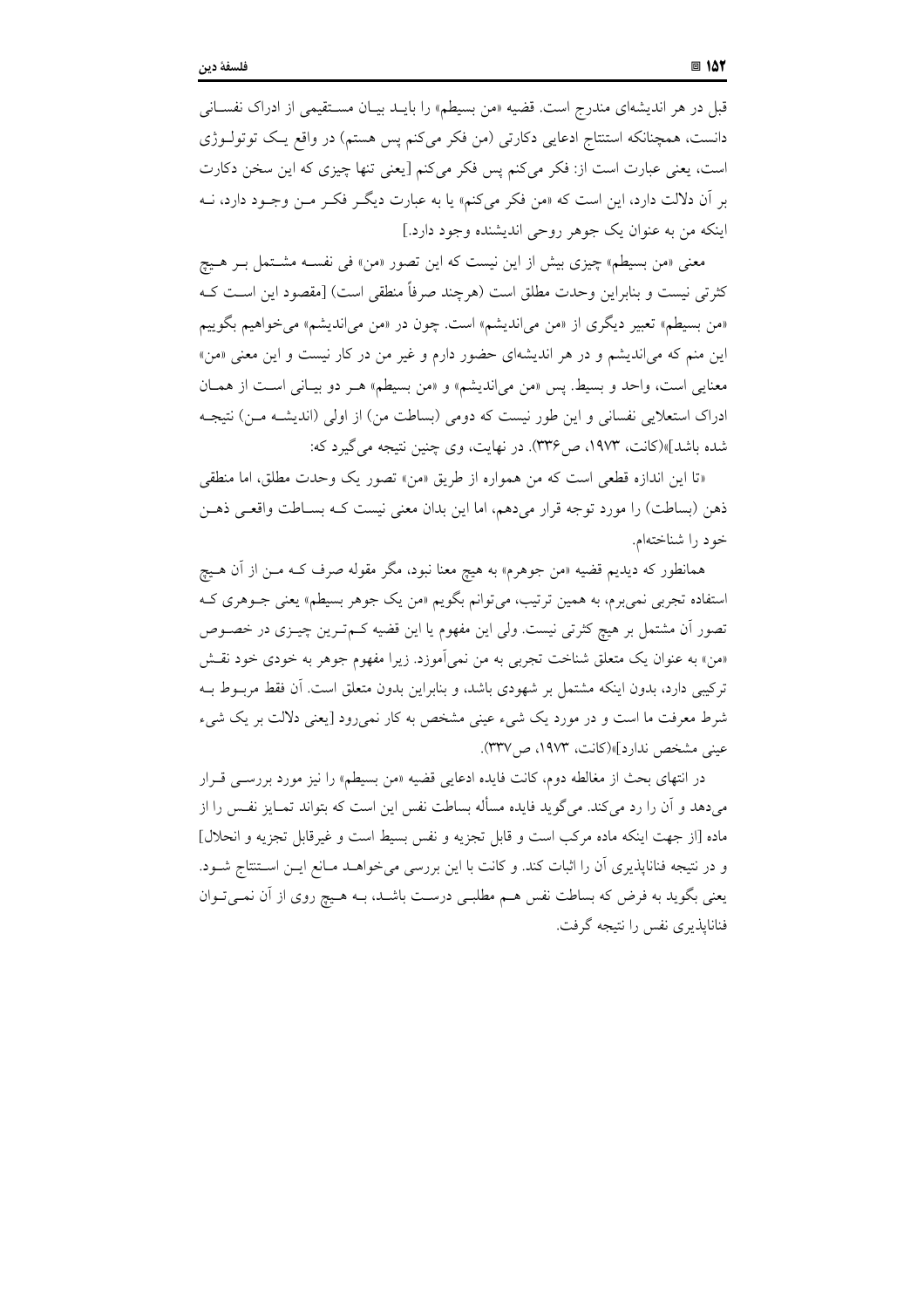#### مغالطه سوم:

روانشناسی عقلانی در مغالطهی سوم می خواهد شخصیت، یعنبی وحـدت عـددی نفـس را اثبات كند. مغالطه به اين صورت است:

> هر چیزی که در زمانهای مختلف از وحدت عددی خودآگاه است، شخص است. نفس در زمانهای مختلف از وحدت عددی خودآگاه است. نفس شخص است.

هر معرفتی به یک «من می|ندیشم» نیاز دارد. اگر این «من می|ندیشم» نباشـد، همـانطور کـه قبلاً هم گفتیم، معرفت تحقق نمی،یابد. یعنی در هر علمی علم به علــم هــم موجــود اســت. مــن وقتی تصوری از یک شیء دارم، به خود اَن تصور هم علم دارم. یعنی میدانم که میدانــم. مــثلاً وقتی که تصوری از ماه در ذهن دارم، میدانم که تصوری از ماه دارم و به زبان حـال مــیگــویـم «من مي انديشم ماه را». اگر واقعا قضيه «من مي انديشـم» همـراه علـم مـا نباشـد. آن علـم، علـم كيست؟ از كجا مي گوييم ما به چيزي عالميم؟ اصلا عالم زماني عالم است كه بداند عالم است، و تحقق علم ملازم با آگاهی عالم به علم خویش است و در غیر این صورت عالم عــالم نیســت. تصور يا علم كاشف معلوم و متعلق خود است. وقتى متعلق علم معلوم ما است، چگونه ممكــن است خود علم كه كاشف آن متعلق است، مكشوف ما نباشد؟ و اين معنى البته در همه زمـانهــا صادق است. پس نفس در همه زمانها خود را می پابد که عالم است، در هر زمانی به چیزی. اما این شرط صوری و منطقی شناخت به هیچ وجه دلالت بر وجود یک نفس واحد شخصی نمبی-کند. مغالطه این استدلال در همین است که می خواهد از شرط صوری و منطقی شناخت، وجـود نفس واحد شخصی را نتیجه بگیرد و استعلایی بودن مغالطه نیز از همین جهت است. چون قـبلا گفتیم که کانت هر شرط پیشینی شناختی را امری استعلایی میداند. در ایـن اسـتدلال نیـز حـد وسط در دو مقدمه به یک معنی نیست. در کبری مقصود از شیئی کـه در زمـانهـای مختلـف از وحدت عددی خودآگاه است، یک شیء عینبی و یک متعلـق شـناخت اسـت. حـال آنکــه در صغری مقصود از آن یک امر عینی نیست، بلکـه یـک مفهـوم و شـرط صـوری معرفـت اسـت. بنابراین مغالطه در عین استعلایی بودن، منطقی هم هست. پس، از آگاهی یک شیء بـه وحــدت عـددي خـود در زمـانهـاي مختلـف، شخصـيت اَن، يعنـي وحـدت عـددي جـوهري اَن لازم نمی آید(کانت، ۱۹۷۳، صص ۳۴۱–۳۴۴). عقل بنا به اقتضای طبیعت خود که هر موضوعی را در هر قضیهای عنوان یک شیء عینی و یک متعلق شناخت می پندارد، «من» را در قضیه «مین می -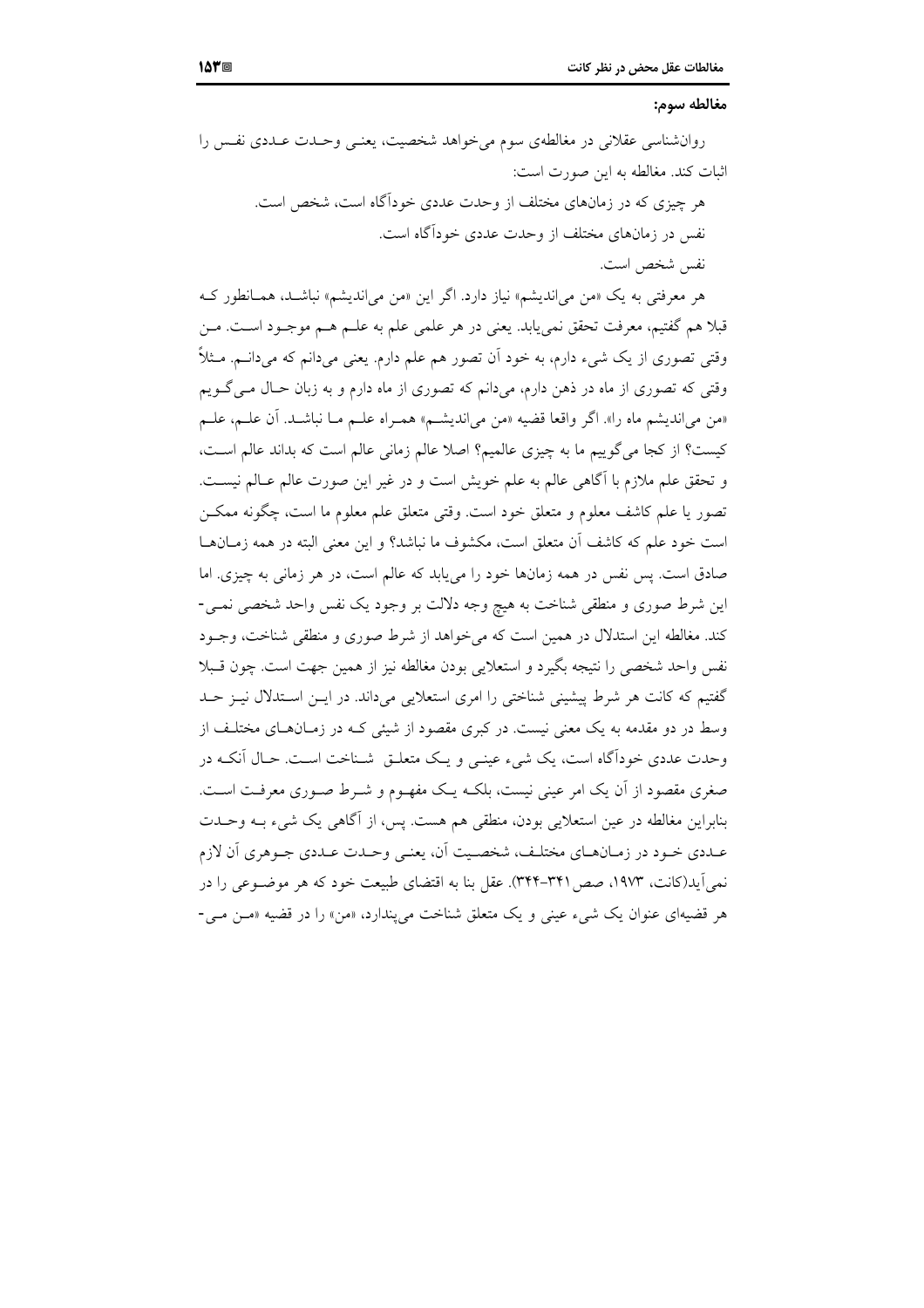اندیشم» عنوان یک شیء خارجی پنداشته در مغالطه اول جوهریت و در مغالطـه دوم بســاطت و در مغالطه سوم شخصیت آن را استنتاج می کند.

يس مفهوم شخصيت نفس يـك مفهــوم اسـتعلايي اسـت (همچنانكــه مفهــوم جوهريــت و بساطت آن استعلایی بود)، یعنی شرط پیشینی شناخت صورت ادراک است و از آن نمـیتوان شخصیت واقعی نفس را نتیجه گرفت. میتوان گفت رد مغالطه سوم نیز همچون مغالطـه دوم در رد مغالطه اول نهفته است. زيرا وقتي ثابت شد، اصلا جوهري به نام نفس وجود ندارد، به دنبال آن بساطت و شخصیت آن هم منتفی است. بله مفهوم «من» وجود دارد و ایــن مفهــوم بســیط و واحد است و اين هر سه يعني جوهريت، بساطت و وحدت مفهومي «من» از قضـيه «مـن مـي-اندیشم» که آن خود نیز یک مفهوم و یک صورت شناخت است، برمیآید. یعنـی هرچـه هسـت در مفهوم يا قضيه «من مي انديشم» و در مفهوم «من» است. جوهريت و بسـاطت و شخصـيت نفس که مدعای روانشناسی نظری است، همه در مفهوم «من» است نه در یک متعلق شناخت و در یک امر عینی.

### مغالطه حها, م:

أنچه وجودش را فقط بتوان به عنوان علت دریافتهای حسی استنتاج کرد، صـرفا وجـودی مشکوک دارد.

همه پدیدارهای بیرونی چنین|ند (یعنی وجودشان بی واسطه معلوم ما نیست، بلکه فقط مـی-توانيم آنها را به منزله علت دريافتهاي حسى خود استنتاج كنيم.) وجود همه متعلقات حواس بيروني (يعني اشياء خارجي) مشكوك است.

كانت مي گويد: من اين عدم قطعيت را ايده بودن پديدارهاى بيرونى مى خوانم و اين نظريـه را ایدهآلیسم می نامم، در برابر نظریه ثنویت که مبین وجود قطعی اشیاء بیرونی است.

سخن كانت در خصوص بررسی این مغالطه در كتاب نقد عقل محض با انـدكی تلخـیص و با تصرفی در عبارات از این قرار است:

«ما فقط به وجود خودمان ب<sub>ي ت</sub>واسطه علم داريم. فقط وجود خود من مبي توانـد متعلـق يـک دریافت حسی محض باشد. وجود شیء بیرونی مستقیما در دریافت حسی داده نمیشود، بلکه آن را فقط می توان به عنوان علت دریافت حسی استنتاج کرد. از این رو، دکـارت بــه حــق همــه دریافتهای حسی را به این قضیه محدود ساخت که: من (به عنوان یک موجود متفکر) هستم. زیرا روشن است که اشیاء بیرونی در من نیستند، پس من آنها را نه در خودآگاهی خــویش و نــه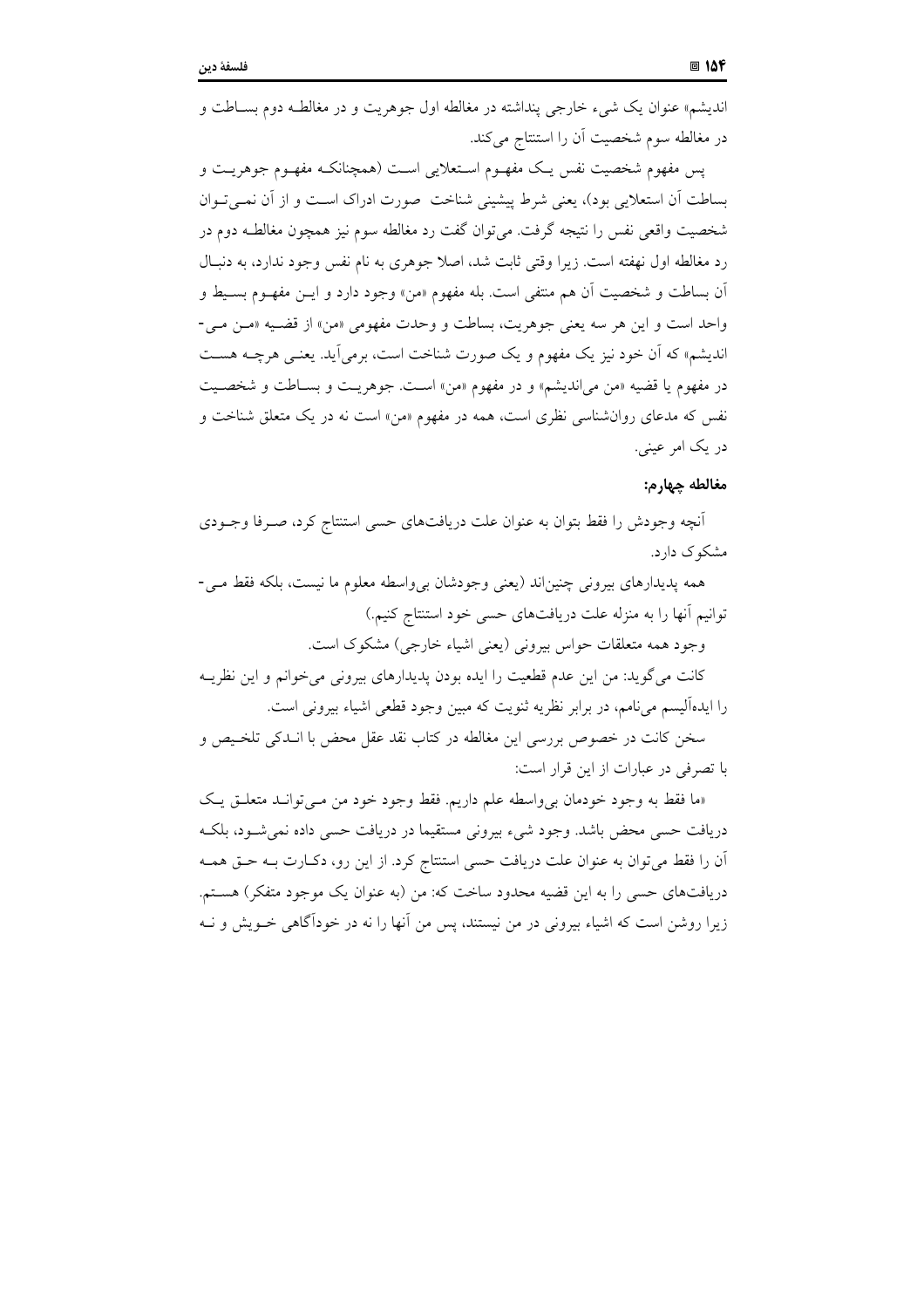در هیچ دریافت حسی که در حقیقت عبارت است از تعین خوداًگاهی من، نمی توانم یافت. يس من وجود اشياء بيروني را فقط مي توانم به منزله علت دريافتهاي حسبي خــود (يعنــي به نحو غیر مستقیم) استنتاج کنم. اما این استنتاج یقینی نیست. چون ممکـن اسـت یـک معلـول بیش از یک علت داشته باشد. ممکن است علت دریافتهای حسی مـن اشـیاء بیرونـی باشـد و ممکن است حس درونی باشد. یعنی ممکن است همه دریافتهای حسی بیرونی، صـرف بـازی حس درونی باشد. به عکس، متعلق حس درونی (من با همه تصوراتم) چون بی واسطه دریافت می شود، وجودش محل شک و تردید نیست.

مقصود ما از ایدهآلیست کسی نیست که وجود اشیاء خارجی را منکر میشـود، بلکـه کسـی است که قبول ندارد که: وجود اشیاء خارجی را از راه دریافت حسی می توان بی واسطه شـناخت و آنگاه نتیجه می گیرد که ما از راه هیچ تجربه ممکنی نمی تـوانیم هرگـز از وجـود داشـتن آنهـا مطمئن شويم.

اکنون قبل از آنکه گره این توهم باطل را که نقل شد، بگشاییم. لازم است، یادآور شویم ک بايد بين دو نوع ايدهآليسم فرق نهاد: ايدهآليسم استعلايي و ايــدهآليســم تجربــي. مقصــود مــن از ایدهآلیسم استعلایی همین تعالیمی است که بر طبق آن ما همه یدیـدارها را همچـون تصـورهای محض می دانیم، نه همچون اشیاء فی نفسه و زمان و مکان را نیز فقط صورتهای شهود حسبی. در برابر این ایدهآلیسم، رئالیسم استعلایی قرار دارد که زمان و مکان را مستقل از حس مــا مــی-داند و میگوید همه پدیدارهای بیرونی (اگر وجود آنها را بپذیریم) اشیاء فی نفسهای هستند ک مستقل از حس ما وجود دارند. همین رئالیسم استعلایی است که کارش بـه ایـلـدهآلیســم تجربــی می انجامد. چون از ابتدا به غلط فرض می کند که اگر اشیاء بیرونبی وجـود داشـته باشـند، بایــد وجودشان مستقل از ما باشد، اَنگاه میبیند که برای اثبات وجـود اَنهـا دریافـتهـای حسـی مـا ناتوان است، بنابراین در وجودشان شک میکند. برعکس، ایدهآلیست استعلایی می توانــد یـک واقع گرای تجربی و در نتیجه ثنوی باشد، یعنی می تواند وجود ماده را قبول کند، بـدون اَنکـه از خوداًگاهی محض خود بیرون رود و چیزی بیشتر از قطعیت تصورات را مفروض گیرد. منظور او از ماده همین پدیدارها است که صرفا نوعی شهود (تصور) است که بیرونی نامیـده مـی شـود، بدون أنكه مربوط به اشياء في نفسه باشد. بيروني خواندن اين تصورات بدين دليل است كه أنها دریافتهای حسی را به مکان مربوط می سازند که در آن همه اشیاء بیرون از یکدیگر نــد و خــود مكان هم البته فقط در خود ما است.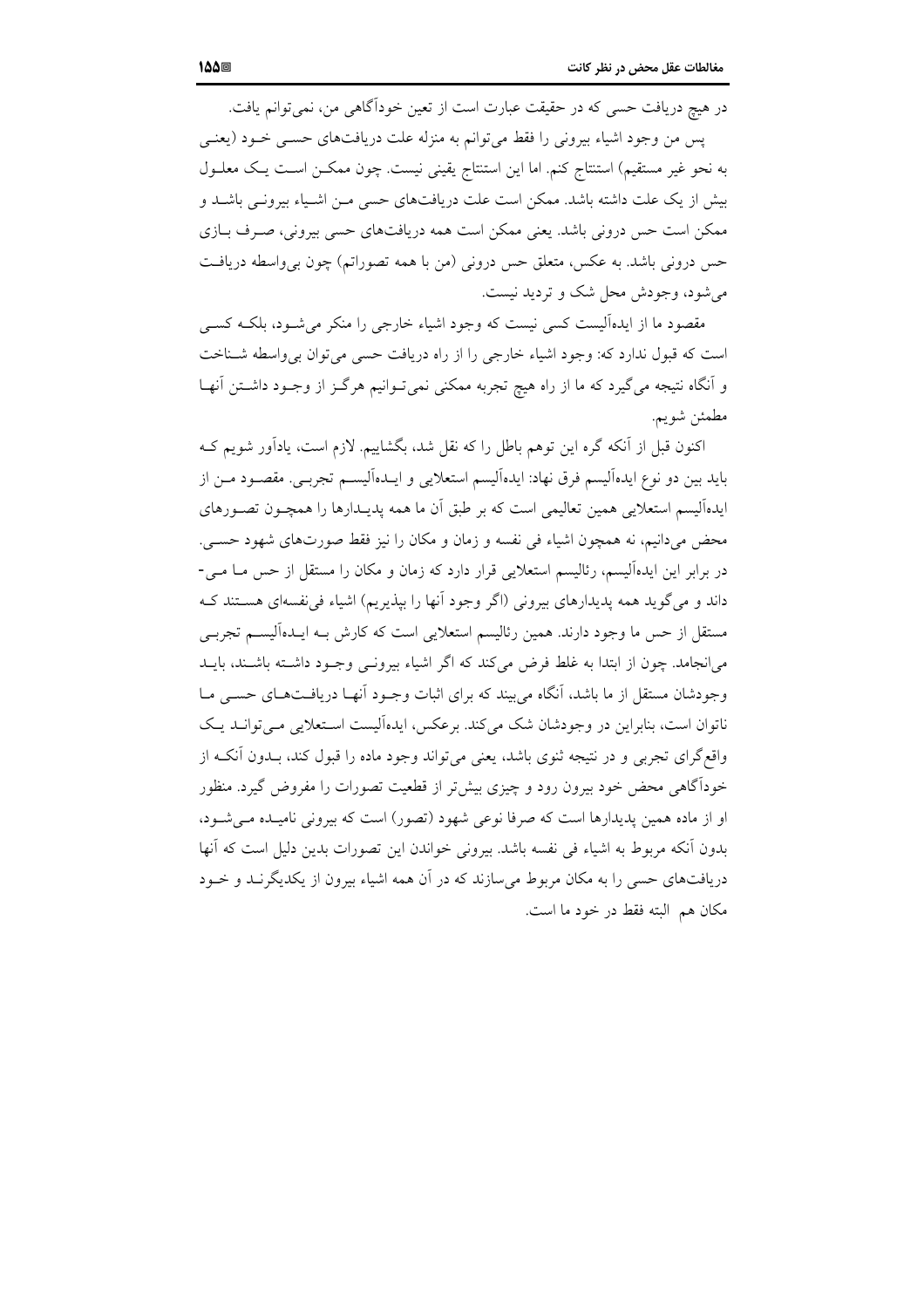ما از اول جانب ایدهآلیسم استعلایی را گرفتهایم و در این ایدهآلیسم دیگر نه بحث از وجـود مستقل اشیاء خارجی است و نه بحث از وجود مستقل نفس اشیاء خارجی و نفس چیــزی جــز تصورات نیستند و من به این تصورات البته علم بی واسطه دارم. بنابراین وجـود آنهــا بــرای مــن يقيني است. اما وراي اين تصورات نه شيء في نفسهاي هست و نه جوهر مستقلي به نام نفس.

بنابراین ایدهآلیست استعلایی یک رئالیست تجربی است و بـرای مـاده بـه عنـوان پدیـدار، وجودی قایل است که آن وجود استنتاجی نیست، بلکه بی واسطه معلـوم اسـت. امـا رئالیسـت استعلایی دچار حیرت و آشفتگی شده مجبور است، میدان را برای ایـدهآلیسـت تجربـی خـالی کند. چون در پی وجودات مستقل از حس برای اشیاء است.

حاصل اینکه ما طرفدار ایدهآلیسم استعلایی و رئالیسم تجربی هستیم و معتقـدیم کـه اشـیاء بیرون از ما وجود دارند. اما مقصود از بیرون همان مکان است و مکان هم تصوری است، مقـدم بر تجربه و مربوط به ذهن. برای ردّ توهّم ایدهآلیسم تجربی این دو دلیل کافی است: یکی اینک دریافت حسی بیرونی است که واقعیتی را در مکان به نحوی بیeاسطه استوار میسازد، مکـانی که هرچند صورت محض تصورات است، در مورد همه پدیدارهای بیرونی واقعیت دارد. یعنـی هیچ پدیده بیرونی نیست که مکان مند نباشد.

دیگر اینکه، بـدون دریافـت حسـی خیـال1پـردازی و رؤیـا نیـز ممکـن نیسـت. پـس همـه دریافتهای حسی ما بازایی در مکان دارند»(کانت، ۱۹۷۳، صص۴۲۴-۳۵۰).

خلاصه، حل مغالطه چهارم به اتخاذ موضع ايدهآليسم استعلايي است كـه نتيجـه مـىدهـد. رئالیسم تجربی را. براساس رئالیسم تجربی، اشیاء بیرونی وجود دارنـد، امــا بیرونــی بــودن آنهــا معنی خاصی دارد، معنایی که ایدهآلیسم استعلایی آن را تعیین میکند، نه رئالیسم استعلایی. پس وجود اشياء بيروني مشكوك نيست. همچنانكه وجود نفس مشكوك نيست. اما هم اشياء بيروني و هم نفس يديدارند، نه اشياء في نفسه و مفهوم نفس يا قضيه «من مـي|نديشـم» وحـدتبخـش همه يديدارها است.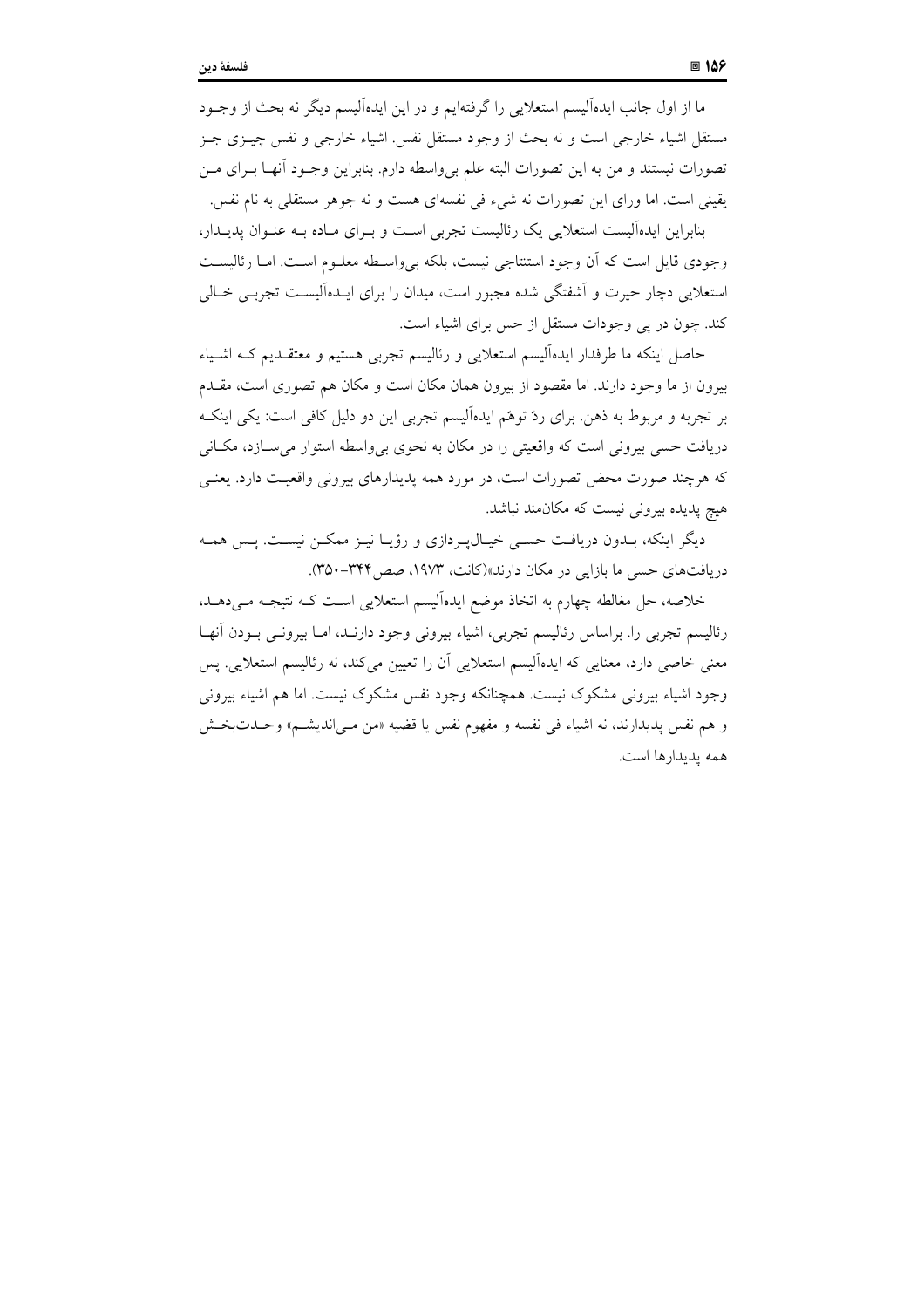#### نتيجه

نفس یکی از تصورات یا به عبارت دقیقتر، توهمات عقل است. عقل – به عنوان قــوهای غیــر از فهم - از طريق سلسله قياسهاي حملي به ايـن تصـور مـيرسـد. ايـن تصـور حاصـل اطـلاق مقولهی جوهر که یکی از مقولات فهم است، به ورای عرصهی شهود حســی اســت. عقــل تصــور نفس را اساس روانشناسی عقلانی قرار میدهد و با ورود در این علم، گرفتار چهار مغالطـه مـی-شود: مغالطه استعلایی. علت همهی این مغالطات این است که نفس یا «من می اندیشم» کـه یـک شرط پیشینی شناخت است، یک موجود عینی پنداشته شده است. حاصل آنکه نه وجود نفس و نه جوهريت و بساطت و شخصيت آن هيچ كدام قابل اثبات نيست. دلايل اقامه شده در روان شناسبي استدلالی در این خصوص همه مغالطی است.

در اینجا ذکر این مطلب لازم است که کانت وجود نفس را به عنوان جوهری غیرمادی و باقی می پذیرد و مسأله پاداش و کیفر و جهان دیگر را قبول دارد، همچنانکه وجود خدا را اثبــات مــی-كند(سوليوان، ١٩٩٧، ص٩١). به علاوه، او به اختيار هم معتقد است، نهايت اينكه همه اينهـا را در حوزهي عقل عملي، يعني اخلاق مي پذيرد و معتقد است كه وجود آزادي، نفس و خدا ســه اصــل موضوع اخلاقند(کایلستون، ۱۳۷۵، ص۳۴۱). به بیان دیگر، به نظر او در ما بعدالطبیعه و در حــوزه عقل نظری اثبات این امور ناممکن است، ولی در اخلاق و حــوزهی عقــل عملــی، ایــن ســه قابــل اثباتند. مقصود اینکه هدف کانت اساسا حل مسائل ما بعدالطبیعه همچون نفس و بقای اَن و اختیار و مسأله خداست، نه فراهم أوردن فلسفهاي معرفتي براي استوار ساختن مباني رياضيات و علــوم، چنانکه برخی مفسران یوزیتیویست او وانمود می کنند (کانت، ۱۳۶۷، ص۶). کانت پس از مواجهه با شکاکیتی که هیوم به وجود اَورده بود، از معرفت متافیزیکی مأیوس می شود و برای نجـات ایــن معرفت از وضعیتی که بر آن عارض شده بود، به فیزیک روی می آورد و می خواهد ثابت کنــد کــه همان قطعیت فیزیکی در متافیزیک هم قابل حصول است. اما چون از این کار حاصـلی بـه دسـت نیاورد، به خارج از حوزه عقل نظری متوسل میشود(ژیلسون، ۱۳۷۳، صص۲۱۰-۲۱۵).

حاصل أنكه دغدغهي كانت مسايل متافيزيكي همچون خدا، نفس و اختيار است؛ اگر چه حل این مسایل را در حوزه عقلی نظری جستجو نمی کنـد و دانـش متافیزیـک را نـاممکن مـیدانـد و فلسفه را به معنی معرفتشناسی میگیرد و به تعبیر یاسپرس «بر آن نیست تا مانند دیگر فیلسـوفان بـه بررســي موضــوعهــا بپــردازد، بررســي او دربــارهي چگــونگي شناســايي مــا از موضــوعهــا است»(یاسیرس، ۱۳۷۲، ص۱۳۰).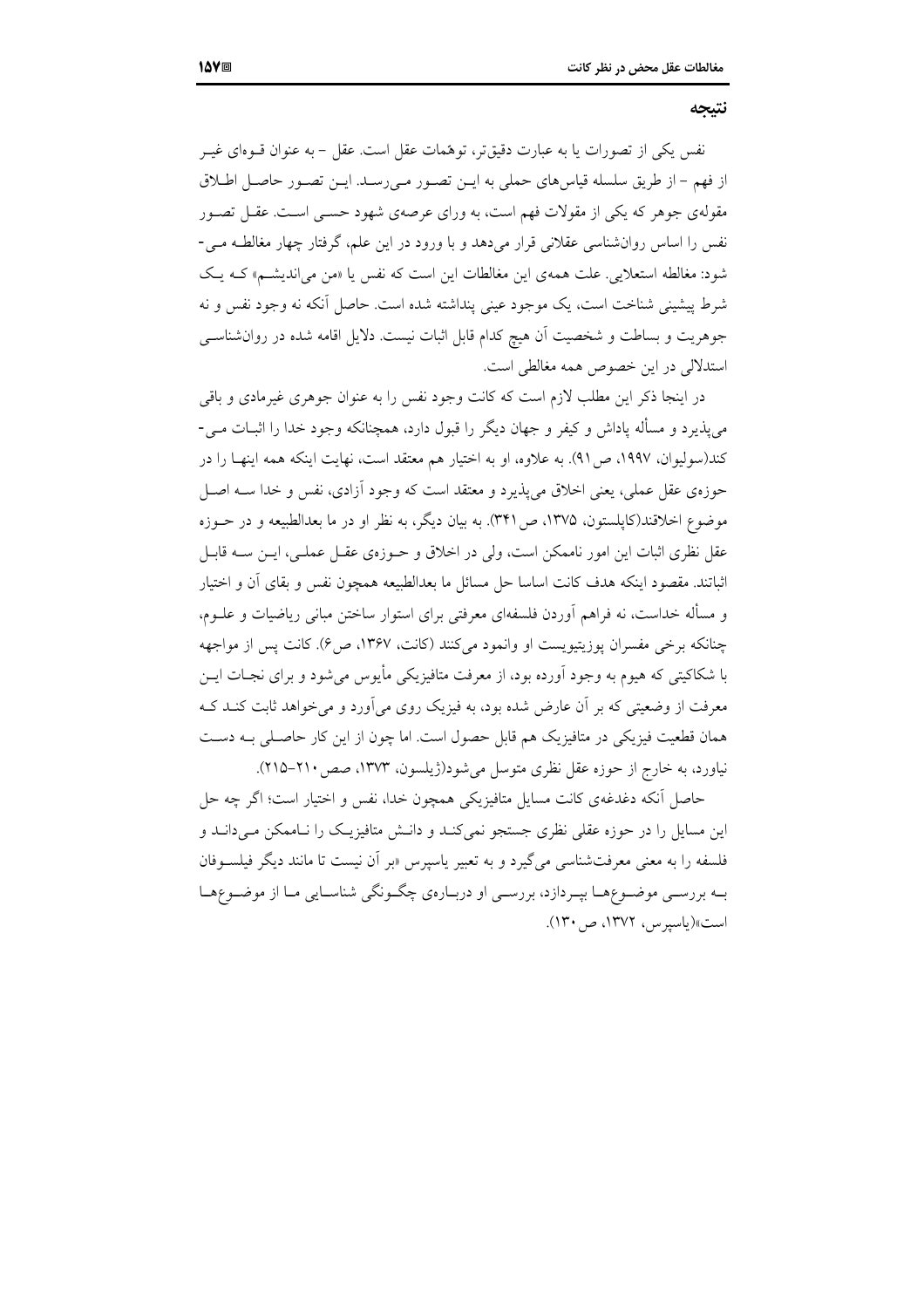كانت اگر چه از نفس – همچنانكه از خدا و آزادي – به عنوان اصـول موضـوعه اخــلاق پــاد می کند، ولی مراد او از اصول موضوعه قضایای بدون دلیل نیست. بلکه مرادش این است کـه ایــن اصول شرايط ضروري پيشين اخلاقند. و فهم احكام اخلاقي بدون اين اصول محال است. و چــون در ما احکام اخلاقی هست، پس این اصول هم واقعی هستند. این اصول همه از مبـدأ اخــلاق کــه خود ديگر اصل موضوع نه، بلكه قانون است، ناشي مي شوند(كانت، ۱۹۹۶، ص ۲۴۶).

باری کانت به نفس – نفس آزاد – به منزلهی رکن اخلاق، اعتقـادی عمیـق و صـریح دارد. او بین شخص و شیء فرق قایل میشود. میگوید به یک شیء چیزی را نمی تـوان نسـبت داد، ولـی «یک شخص موضوعی است که افعالش را می توان به او نسبت داد. بنـابراین شخصـیت اخلاقـی چیزی جز آزادی یک موجود عاقل تحت قوانین اخلاق نیست»(کانت، ۱۹۹۸، ص۱۶).

اما عجیب است که در نظام معرفت نظری او از این جوهرشناسا خبری نیست و این جوهر در اّن قلمرو صرفا به یک شرط پیشینی شناخت بدل می شود. البته صرف ایـن امـر کـه چیـزی بـرای عقل عملی معلوم، ولی برای عقل نظری نامعلوم باشد، تعجبی ندارد. اما مســأله ایــن اســت کــه اَن چیز در اینجا نفس است که تمام وجود ما را تشکیل میدهد و همه افعال ما از جمله فعل آگـاهی منسوب به اوست و بدون اّن همهى افعال ما سرگردان است. مگر شـناخت بــدون يــک شناســنده واقعی ممکن است؟ شناختهای ما اگر مستند به یک شرط یا به تعییر خود او یک مفهـوم تهـی باشند، چگونه وحدت و قوام پیدا میکنند؟ آیا یک شرط و یک مفهوم تهی و یک صورت و قالب می تواند عالم باشد؟ آنکه این شرط را کشف می کند و عقـل نظـری و عملـی را مـی سـنجد و بـه فلسفهى انتقادى مى پردازد، كيست؟ آيا صرفا يكي صورت و قالب تهـي اسـت يـا كانـتِ موجـود واقعی است؟ عجیب است که کانت این صورت را در عین حال، یک «خودآگاهی» می دانـد. امـا اَبا «خوداگاهي» بدون يک خودِ اَگاه معنى دارد؟

آيا بهتر نيست، همچون سـلف كانـت –هيـوم –وجـود نفـس را انكـار كنـيم(هيـوم، ١٩٨٣، صص٢٣٢-٢٣٢) تا حداقل با مشكل دويارگي در قلمرو وجود أدمي مواجه نشويم؟ و اگـر نمـي-خواهیم تن به این کار دهیم، چارهای جز قبول این امر نداریم که ما نفس خویش را شهودا درمی-یابیم، یعنی به علم حضوری بدان عالمیم. و همین نفس است که وجودش برای مـا از هـر چیــزی بدیهیتر است و در قلمرو نظر، قوامبخش معرفت و در حوزه عمل اساس هر حکم اخلاقی است و نیازی بدان نیست که از طریق معکوس، یعنی با حکم اخلاقی وجودش را دورادور اثبات کنیم.